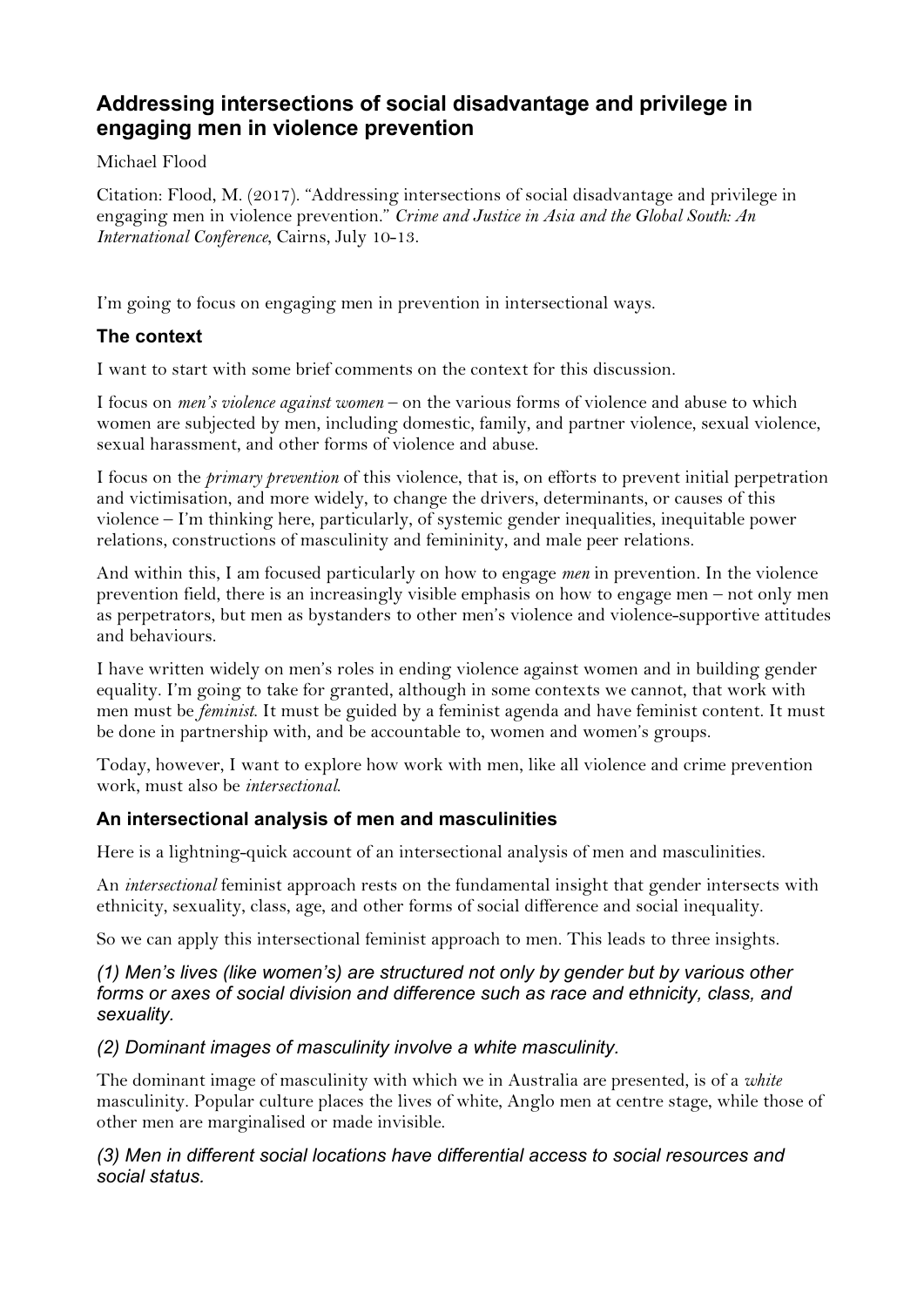Gendered power is intersected for example by race power and class power. Men share very unequally in the fruits of patriarchy. Any particular group of men will be privileged on some axes of inequality (including gender), and may be disadvantaged on others. Thus, particular groups of men may be both oppress*ed* and oppress*ing*, for example in oppressive relations with women.

### **An intersectional approach to men's violence against women**

So let's move to an intersectional approach to men's violence against women

Focusing on men, and focusing particularly on race and ethnicity rather than *other* forms of social difference, here are three ways that intersections of gender and ethnicity shape men's relationships to violence against women.

### *(1) Men's violence-supportive attitudes are shaped by gender, ethnicity, and other factors.*

We know that community attitudes towards violence against women are shaped above all by gender. The strongest predictors for holding violence-supportive attitudes are being male, and having low levels of support for gender equality.

But, attitudes also are shaped by ethnicity. Attitudes towards some aspects of men's violence against women are poorer in some CALD communities than in Australia overall.

For example, people from certain CALD backgrounds show far less recognition of rape in marriage and intimate relationships, and greater willingness to see rape as an expression of an uncontrollable need for sex. At the same time, women in both the general community and selected CaLD communities have better attitudes than men in either.

## *(2) Some men's use of violence is shaped by immigration and resettlement.*

Experiences of immigration and resettlement can shape men's *use* of violence, their actual perpetration.

For some men, the changes in women's social and economic status which resettlement brings feed into relationship conflict and a felt sense of disempowerment, and some men respond with increased efforts to maintain or regain control, including through violence (Flory 2012: 8).

In refugee communities, in the context of shifts in their dominant status within families, men may use violence in efforts to make their wives and children obey and show respect. Men may fear separation and divorce from their wives. And as a result of war trauma, they may respond more readily with violence.

## *(3) How male perpetrators are treated and viewed is shaped by race/ethnicity.*

Male perpetrators are more likely to be held accountable and criminalized, and their crimes are more likely to be seen as linked to their ethnicity, if they are poor, black or men of colour. On the other hand, white men are less likely to be held accountable, less likely to be arrested and charged, and their use of violence is less likely to be seen as linked to their ethnicity and cultural heritage.

More widely, community understandings of and responses to men's violence against women are shaped by race and racism. For example, we have seen moral panics in Australia linking particular groups of men to crime and violence, such as the moral panics linking gang sexual assaults to Arab-speaking or Muslim men.

What we can see among men, therefore, is the workings of both multiple forms of privilege (male, white, heterosexual, etc.) and disadvantage.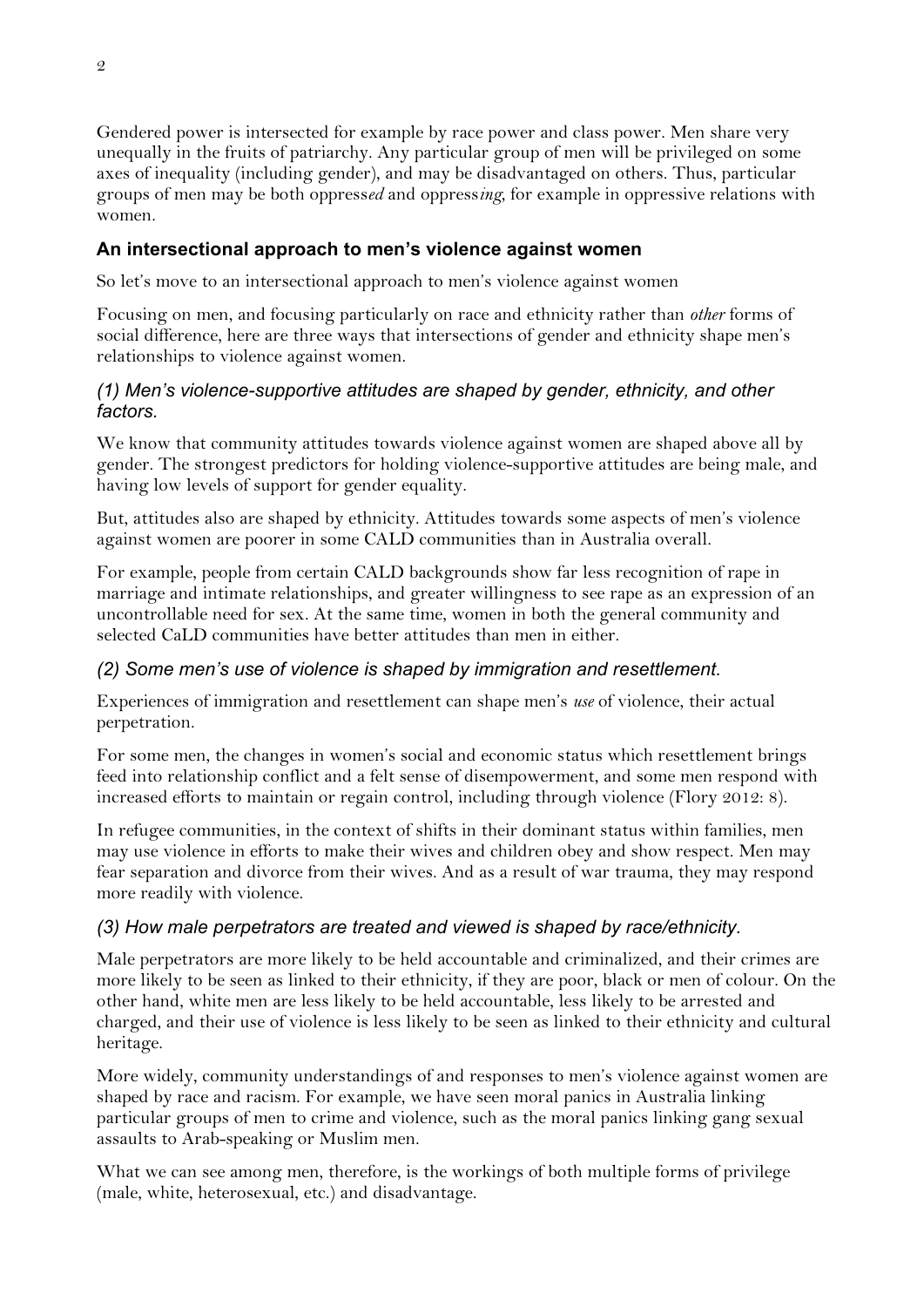## **With any group of men (or women)**

What does this mean for work with men? Again, I will focus this on questions of culture and ethnicity.

### *Everyone has culture. (Everyone speaks with an accent. Everyone has culturally specific norms, traditions, and ways of viewing the world.)*

Everyone has culture. Take for granted that all men have ethnicity. All men have culture. Every one of us speaks with an accent. It is racist to assume that only men from minority communities have some kind of cultural specificity, while Anglo, English-speaking-background men somehow are generic. Men like me have culture – specific forms of language and norms, traditions, ways of viewing the world, and so on  $-$  just as much as other men.

### *There are specific cultures of gender and sexuality in every group and community.*

In working with *any* group or community of men, one of the first steps is "to map their gendered and sexual culture, in order to see what aspects of this culture contribute to violence against women and what aspects can be mobilised in support of non-violence" (Flood 2005-2006: 31).

#### *There is not only cultural diversity, but material and structural inequality.*

There is not only cultural diversity, but material and structural *inequality*. We must recognise the facts of racism, of systemic inequalities, of structural patterns of privilege and disadvantage.

### **Intersectional approaches in violence prevention work with men**

To what extent is an intersectional approach visible in men's anti-violence work? Just to offer some brief commentary here:

- Much of the prevention work in the Global North historically has assumed a homogenous male constituency. Much has assumed that its participants are heterosexual, and neglected inequalities of race and class.
- There has been little empirical investigation of how to tailor efforts to men in particular populations or communities, although this is far less true of the wider violence prevention field.

There are some positive signs too...

-

- Some of the best work on men's roles in violence prevention comes from countries in the Global South – from Brazil, India, the DRC, and so on.
- Leaders and advocates in men's anti-violence work e.g. in the USA do show signs of recognition of the challenge of intersectionality, e.g. of how poverty and racism complicate efforts to engage men (Casey et al. 2013).
- There are a small number of efforts focused on questions of diversity, such as the Australian White Ribbon campaign's diversity initiatives, including tailored programs, resources, and community campaigns.<sup>1</sup>
- There is a rapidly developing scholarship on formations of men and gender in particular contexts, e.g. with important to challenges to Anglo-centric and even racist discourses

<sup>&</sup>lt;sup>1</sup> See https://www.whiteribbon.org.au/stop-violence-against-women/what-white-ribbon-does/working-diversecommunities/.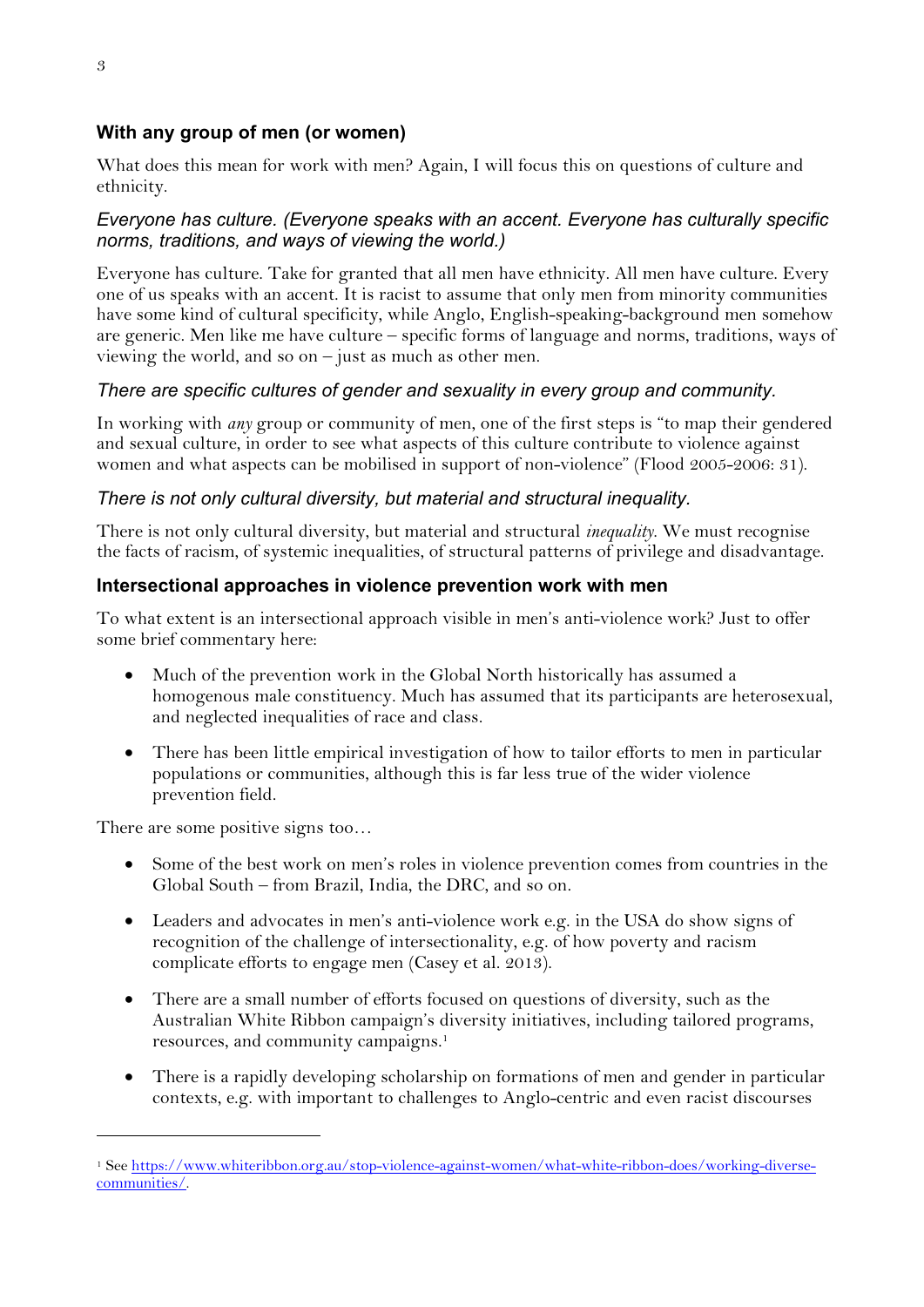regarding men and violence has come from South Africa (Morrell, Jewkes, & Lindegger, 2012) and elsewhere.

### **Engaging men in immigrant, refugee, and ethnic minority contexts**

So, if violence prevention is taking place for example among immigrant, refugee, ethnic minority, or indigenous men, what should it look like?

There are some principles which receive consistent emphasis here. Primary prevention in immigrant, ethnic minority, and indigenous communities should be based on community ownership and engagement, cultural appropriateness, and building community strength or capacity.

What about among men in particular?

#### Improve the social and economic conditions of men and communities

First, there is a strong argument that improving the material conditions of ethnic minority and Indigenous men and communities also will feed into lower rates of intimate and family violence. Community education work with newly arrived men from immigrant and refugee communities should address their pre-arrival experiences of war, torture and trauma (Flory 2012: 56).

#### Include culturally relevant content.

We need culturally relevant interventions. Overseas research does suggest that in work with racially diverse groups of men, culturally relevant interventions are more effective than 'colourblind' ones. Cultural relevance extends from the use of local educators, to local figures in marketing materials, to the use of culturally specific and significant appeals and narratives in communications campaigns.

#### Acknowledge racism and intersectional disadvantage

Violence prevention with men from ethnic minority and indigenous backgrounds should highlight the links between racism and sexism and between racist and sexist violence. It should address common racist and sexist myths about violence.

Our work should be sensitive to multiple forms of social difference and inequality, engaging men in conversations not only about privilege but about disadvantage.

#### Address culturally specific supports for violence and gender inequality.

Violence prevention efforts also should address culturally specific supports for violence and gender inequality. This might include:

- theological or faith-based defences of male authority;
- appeals to 'culture' and 'tradition'; and
- forms of violence-supportive media such as music and film that are popular in particular communities.

#### Draw on local resources and texts in promoting non-violence and gender equality.

Efforts in particular communities also should look for and build on local resources, texts, and norms in promoting non-violence and gender equality.

#### Engage men through the leadership of women.

One strategy sometimes recommended in the literature on violence prevention in ethnic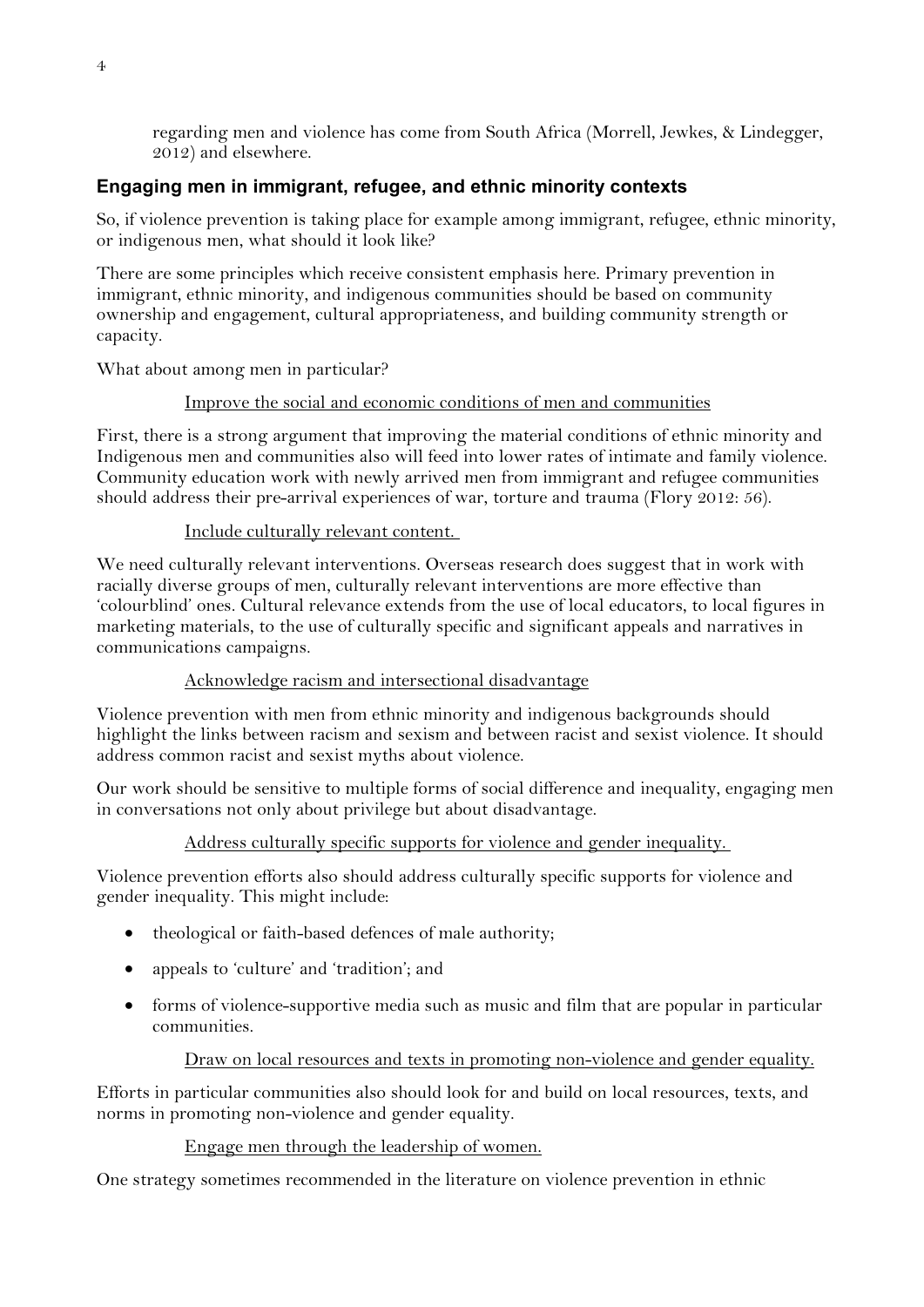minority communities is involving community and religious leaders. Most community and religious leaders are men, and both they and their institutions may be poorly placed to show leadership in addressing men's violence against women. Instead, we should engage men through the leadership of women

#### Address men's experiences of changing gender dynamics in families.

Finally, another key task is to address men's experiences of changing gender dynamics in families, including shifting dynamics of work, education, and power.

## **Conclusion**

So, in violence prevention, we must move beyond simplistic notions of "white men saving brown women from brown men". Women from CALD and indigenous communities are not necessarily hapless victims, and nor are immigrant and refugee men any more sexist or violent than their English counterparts. In any context – rich or poor, Anglo or otherwise, newly arrived or fifthgeneration – work with men must recognise the intersections of race, class, and sexuality which shape men's lives. An intersectional approach requires attention to both disadvantage *and* privilege – whether among white, heterosexual men or among other men in marginalised communities – and attention to the links between violence against women and other forms of social injustice.